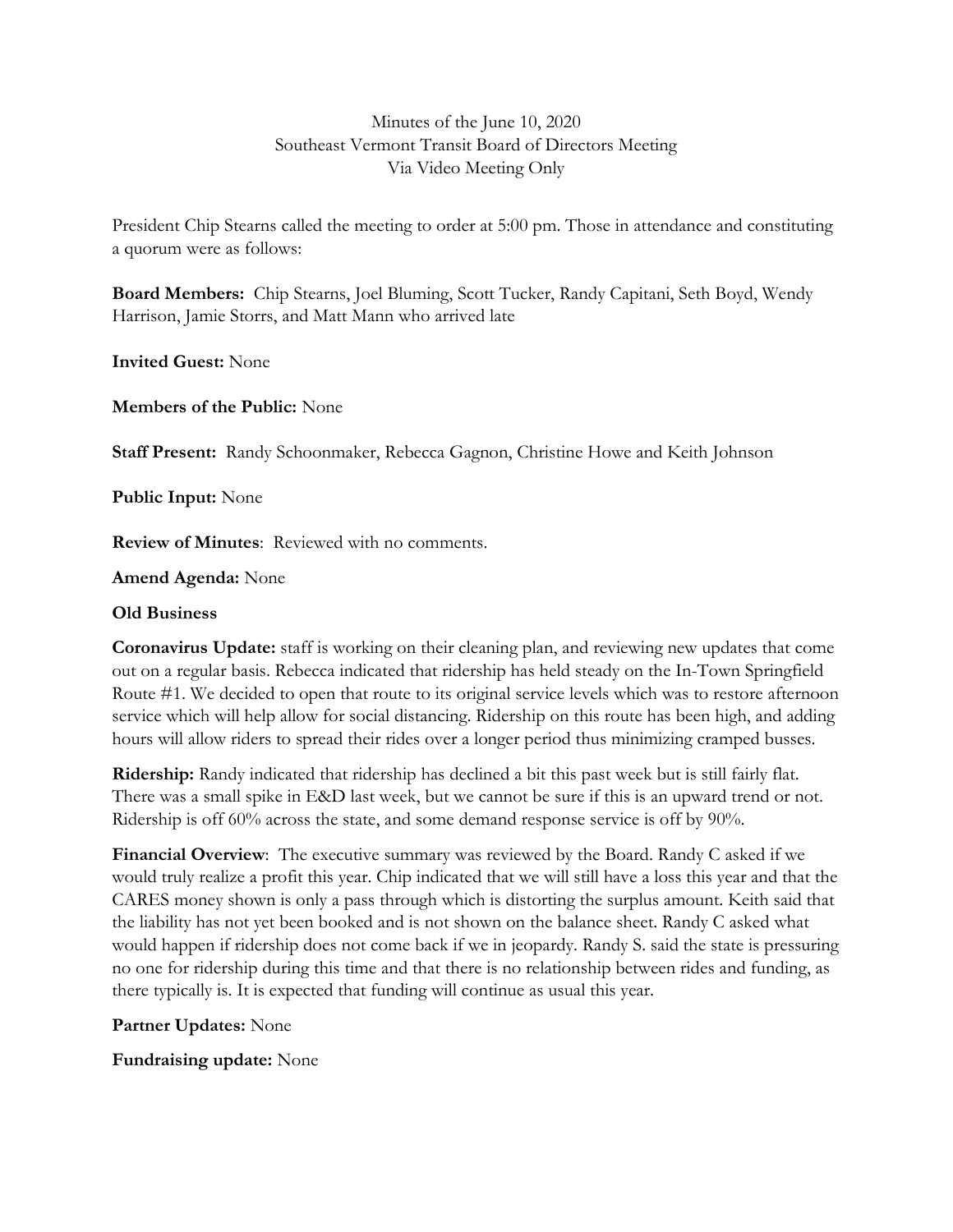**Re-Branding**: Randy said we are opening bids on Tuesday for the spotting on eight of our large busses. John is finalizing spotting our new busses for this year's capital grant and should be finished by July 1<sup>st</sup>. Randy is putting an RFP out to ad agencies for our media package and launch. Rebecca is working on MOOver uniforms for Current staff. Wendy wanted to make sure Swiftly was part of that media plan as well.

NEMT: DVHA bids are due June 19<sup>th</sup>. VPTA is ready and will submit their bid next week. VPTA has done well in preparing the bid. The House and Senate has updated a bill saying the contract has to go through the Joint Fiscal Committee for approval and that DVHA has to ensure whomever wins the award must make sure there is coordinated service between Medicaid and E&D; that the state's existing transit providers are not adversely impacted financially; and that there is no degradation to service of eligible individuals. These requirements may help VPTA maintain the contract. The revised bill is on the Governor's desk. If VPTA wins the Medicaid bid, SEVT's only remaining hurdle to re-establish Medicaid service will be an agreement among the VPTA members on how to share income equally.

**Route 30 Study Update:** At the next meeting Randy and Tim will have updates.

**Garage addition:** Randy reviewed the new addition plans. Some new items will be a waste oil furnace, a commercial washer and dryer, and pavement and landscaping on the east end. Since we will not be able to draw down all of the remaining earmark, Tim has allowed us to use the left over funds for possibly admin office renovations, upgraded lighting, a parts room upgrade, and other items. There is no deadline for this funding which allows us time to research the additional items. Our engineer has been in touch with the town's planning and zoning office, Act 250, and ANR and there are no additional changes needed to any existing permits. Chip suggested that staff visit the select board updating them on the project. Wendy said especially if there is new sign going up.

## **New Business:** None

**Company Updates:** Christine said that school routes are still a go for the fall, and she is working on new COVID requirements especially on the Brattleboro route which serves many students. Rebecca stated that most of her staff is off FMLA, and that dispatch is back full-time next week. The accounting clerk will be back in the office four days a week for the next few weeks then full time in the office just in time for the audit prep. The volunteer pool is still a bit low due to doctor suggestions. Keith said we have MOOver two staff still out on FMLA. If there is another wave of COVID these staff will not be able to utilize FMLA until a year from their return date.

**Board Member Comments:** Randy C. said school districts are working on transportation and recommended we keep it on our radar. Christine said she is very much aware and is preparing on how to deal with social distancing on the busses and school requirements. Public transit and school transportation have different requirements. Matt wanted to know if we have a system set up for any denied rides due to social distancing issues, and Randy said we will have several busses on these routes if needed initially to prevent any crowding issues. Matt asked about school contracts on as a future agenda item. Randy explained that we have no school contracts that their annual donation is requested and put into the school budget as a line item. Randy C said we may have opportunities this year to increase usage.